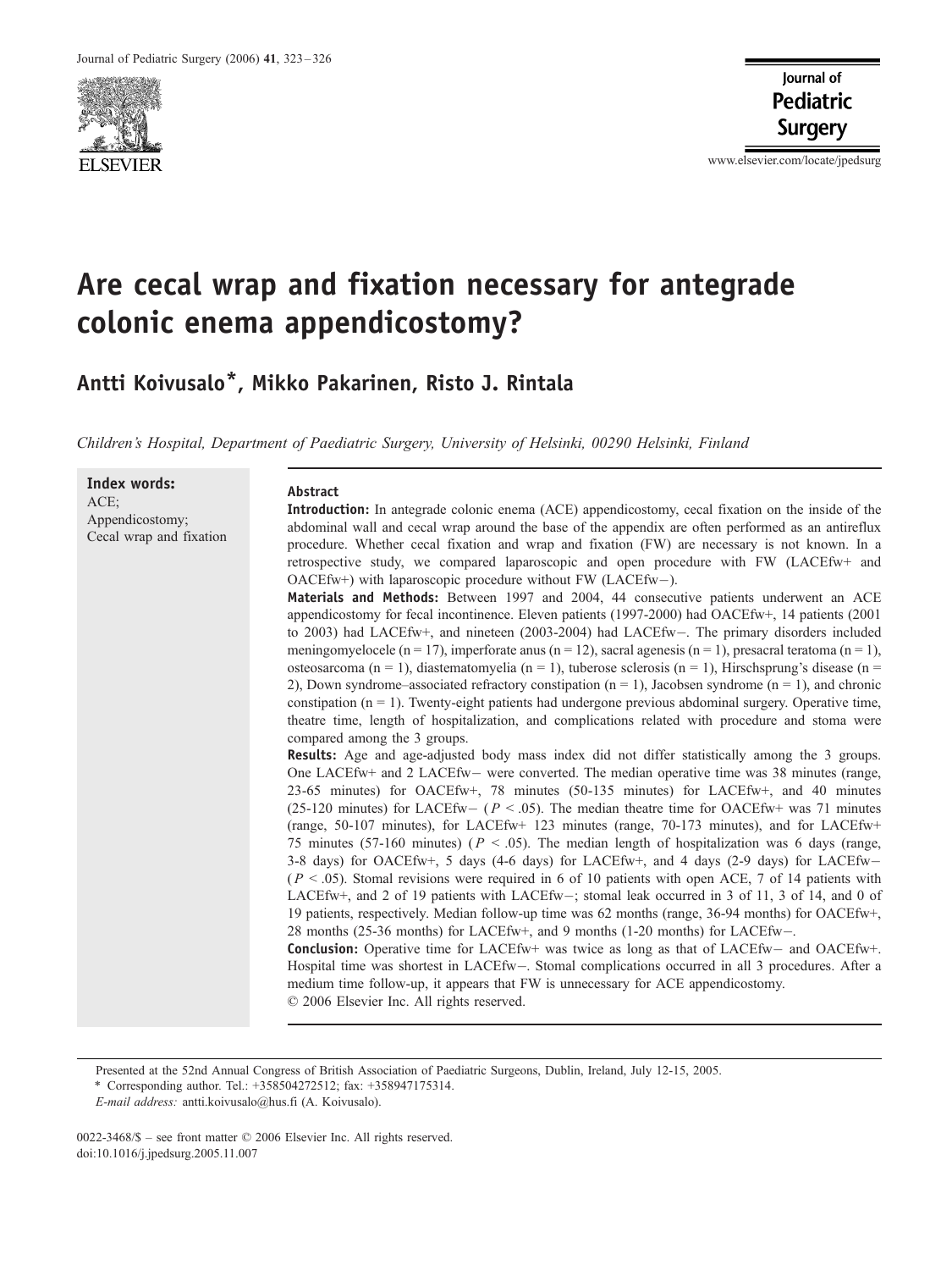The construction of a continent appendicostomy for antegrade colonic enema (ACE) has become a widely used treatment for patients with fecal incontinence. The procedure is relatively simple, and the use and care of appendicostomy can easily be taught to the patients and their parents. Compared with the open ACE (OACE) procedure, laparoscopic ACE (LACE) offers the advantages of minimally invasive surgery (less operative trauma, less pain, and better cosmetic result) [\[1-5\].](#page-3-0) We have adopted LACE as the primary technique for appendicostomy in 2001. Our original technique for ACE includes cecal wrap around the appendix and cecal fixation to the anterior abdominal wall to prevent fecal leak. In our experience, cecal wrap and fixation (FW), in association with either OACE or LACE, had not eliminated fecal leak. Since April 2003, we have, to simplify and shorten the procedure, omitted FW. In this retrospective study, we compared the open and laparoscopic procedure with FW (OACEfw+ and LACEfw+) with the laparoscopic procedure without FW (LACEfw-). We hypothesized that the laparoscopic procedure requires the same amount of theatre time, needs less hospital days, gives better cosmetic result, and has a similar incidence of complications as in the open operation. We hypothesized also that omitting cecal wrap and fixation does not increase the frequency of fecal leak.

# 1. Materials and methods

Between 1997 and 2004, 44 consecutive patients underwent appendicostomy for fecal incontinence. The types of the primary disorders and previous abdominal operations are shown in Table 1.

Before the procedure, all patients and their parents were informed by the surgeon and a nurse specialist. To detect any significant outlet obstruction of the distal colon, all patients underwent a contrast enema examination. The

**Table 1** Clinical data of  $44$  patients with  $\Lambda$ CE

patients were allowed to choose whether the appendicostomy would be made in the right lower abdominal quadrant or the umbilicus.

Before the procedure, the patients had a large bowel preparation with polyethylglycol. The procedure was performed in general anesthesia. Half an hour before the incision, the patients were given a single intravenous dose of cefuroxime (30 mg/kg) or ceftriaxone (80 mg/kg), together with metronidazole (7.5 mg/kg) as antibiotic prophylaxis. The open procedure was performed by using the McBurney incision. After sufficient mobilization of the appendix and cecum, a separate inverted V-shaped skin incision was made and the abdominal wall was suitably perforated for the pull-through of the appendix. The tip of the appendix was cutoff and a Foley balloon catheter (size Ch8-Ch12) was pushed into the cecum, and the balloon was filled with water under visual control. With absorbable stitches, the cecum was wrapped round the base of the appendix with sutures and fixed on the anterior abdominal wall. The tip of the appendix was then spatulated and sutured to the skin margins of the V-shaped incision to create a slitlike appendicostomy.

The laparoscopic procedure was started by an open insertion of a 5- or 10-mm port through the umbilicus, and after insufflation with  $CO<sub>2</sub>$ , two 5-mm ports for instruments were inserted through right and left abdominal wall. The maximal intra-abdominal pressure was set on 11 mm Hg. The cecum and the appendix were identified, and the appendix was mobilized to reach the abdominal wall. Pullthrough and catheterization of the appendix and FW were done the same way as in the open procedure. In the last 19 patients, the FW was omitted.

The Foley catheter remained in place 2 to 3 weeks after OACE and LACE with cecal fixation and wrap, and 4 to 6 weeks after LACE without FW. Flushing the bowel through the appendicostomy catheter was allowed 1 week after the operation. Intermittent catheterization was started after removal of the appendicostomy catheter.

|                                              | $OACEfw+ (n = 11)$                                                                                                    | LACEfw+ $(n = 14)$                                                                                                                                       | LACEfw- $(n = 19)$                                                                                                                                          |
|----------------------------------------------|-----------------------------------------------------------------------------------------------------------------------|----------------------------------------------------------------------------------------------------------------------------------------------------------|-------------------------------------------------------------------------------------------------------------------------------------------------------------|
| Age at operation,<br>median (range) $(y)$    | $9.3(5.1-23.5)$                                                                                                       | $9.2(4.3-17.0)$                                                                                                                                          | $10.4(4.8-22.9)$                                                                                                                                            |
| Body mass index,<br>median (range) $(kg/m2)$ | $15.8(11.3-24.9)$                                                                                                     | $16.7(13.4-32.0)$                                                                                                                                        | $17.1(13.3-35.1)$                                                                                                                                           |
| Diagnosis                                    | Meningomyelocele ( $n = 3$ ),<br>high anorectal malformation,<br>tuberose sclerosis, osteosarcoma<br>(hemipelvectomy) | Meningomyelocele ( $n = 7$ ),<br>high anorectal malformation,<br>sacral agenesis,<br>Jacobsen syndrome,<br>presacral teratoma,<br>refractory obstipation | Meningomyelocele ( $n = 9$ ),<br>high anorectal malformation,<br>Hirschsprung's disease,<br>Cornelia de Lange's syndrome,<br>Currarino's triad              |
| Previous<br>abdominal operations             | $7(63%)$ ventriculo-<br>peritoneal shunt<br>$(n = 3)$ , colostomy $(n = 4)$                                           | $9(64%)$ ventriculo-<br>peritoneal shunt<br>$(n = 6)$ , colostomy $(n = 3)$                                                                              | 8 (63%) ventriculo-peritoneal<br>shunt ( $n = 5$ ), coloanal<br>pull-through $(n = 1)$ ,<br>colostomy ( $n = 4$ ), augmentation<br>of the bladder $(n = 2)$ |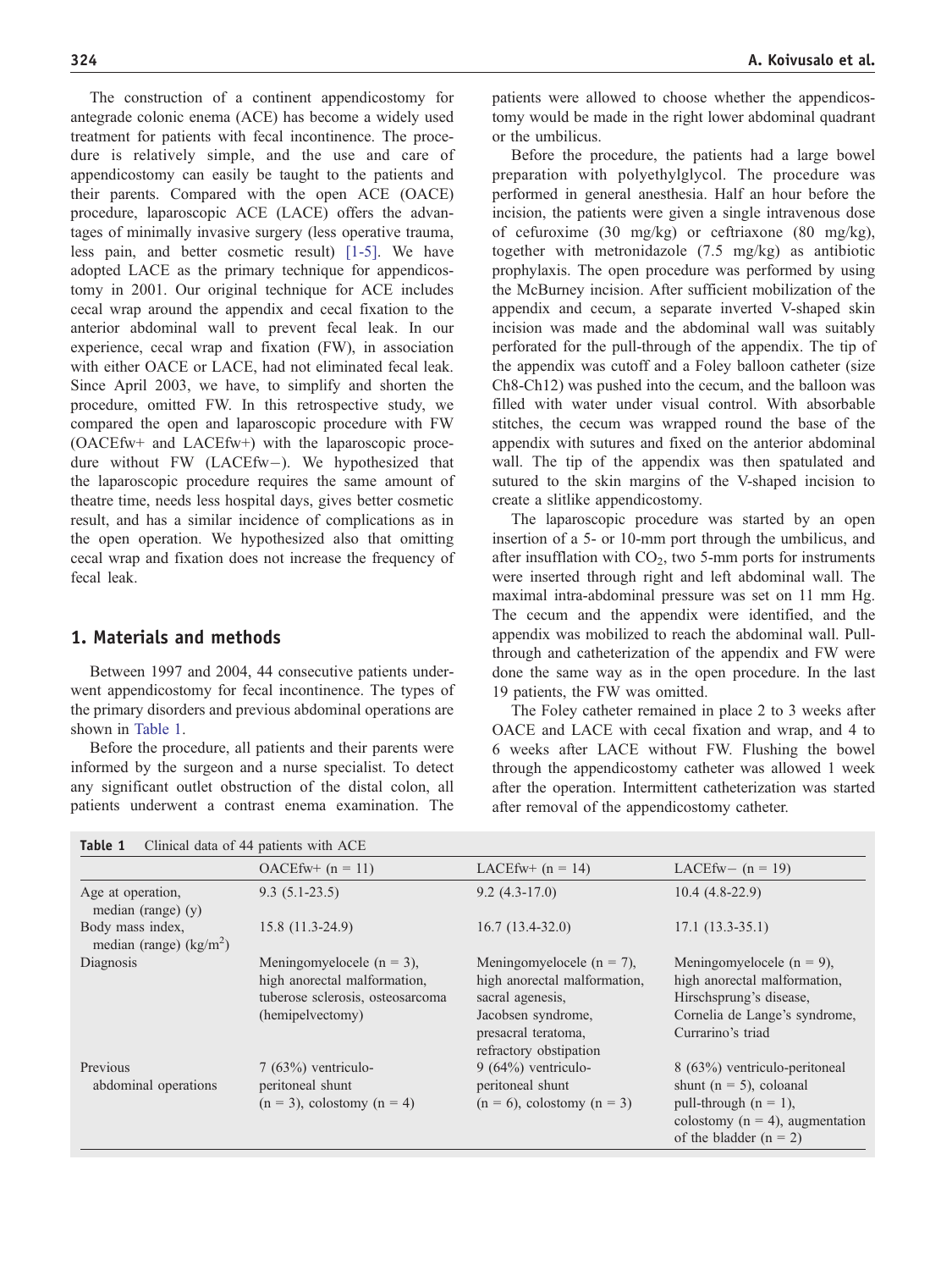| Table 2                              | The operative time, the theatre time, and the hospital |  |               |  |  |
|--------------------------------------|--------------------------------------------------------|--|---------------|--|--|
| stay required for ACE appendicostomy |                                                        |  |               |  |  |
|                                      | Operation time Theatre time                            |  | Hospital stay |  |  |

|                                             | Operation time Theatre time<br>median (range)<br>(min) | median (range)<br>(min) | Hospital stay<br>median (range)<br>(d) |  |
|---------------------------------------------|--------------------------------------------------------|-------------------------|----------------------------------------|--|
| $OACEfw+$<br>$(n = 11)$                     | $35(23-65)$                                            | $57(50-107)$            | $6(3-8)$                               |  |
| LACEfw+<br>$(n = 14)$                       | $71(50-135)^*$                                         | $123(70-175)$           | $5(4-6)$                               |  |
| $LACEfw-$<br>$(n = 19)$                     | $40(25-120)$                                           | 75 (57-160) 3 (2-9)**   |                                        |  |
| * OACE and LACEfw- vs LACEfw+, $P < 0.05$ . |                                                        |                         |                                        |  |

\*\* LACEfw- vs OACEfw+ and LACEfw+,  $P < 0.05$ .

We recorded the theatre time, operative time, in-hospital time, and immediate and late complications and conversions from laparoscopic to open procedure. The reoperations (dilatations, revision, and Deflux injection) were also recorded. During the outpatient follow-up, the use of the appendicostomy was classified as follows: no problems, mild problems, moderate problems, and severe problems. The patients were also asked whether ACE improved their quality of life.

Statistical analysis was made with Stat View computer program (Statview 512 Software, Brain Power, Calabasas Microsoft, CA, USA). Nominal frequencies were compared by using Fischer's Exact test. Numerical frequencies and means were compared by using analysis of variance or Mann-Whitney test.  $P$  value less than .05 was considered significant.

### 2. Results

Of the 44 patients, 11 (29%) had OACE with FW (OACEfw+). Fourteen (37%) had the LACEfw+ and 19 (43%) had the LACEfw-. The median age at the procedure was 9.3 years (range, 5.1-23.5 years) in OACEfw+, 9.2 years (4.3-17.0 years) in LACEfw+, and 8.5 years (4.8-22.9 years) in LACEfw –  $(P = not significant)$ . The median body mass index of the patients was 15.8 (range, 11.3-24.9) in OACEfw+, 16.7 (13.4-32.0) in LACEfw+, and 17.1 (13.3-35.1) in LACEfw-  $(P =$  significant). All 44 patients chose right lower quadrant for the appendicostomy site.

Of the 27 laparoscopic procedures, 3 (11%) were converted to laparotomy. The appendix of one patient in LACEfw+ was insufficient, and a Monti-Young tube was constructed via McBurney incision. Another LACEfw+ patient was converted because laparoscopy showed excessive intra-abdominal adhesions in the right lower quadrant. One patient with LACEfw- who had previous extensive adhesions and a perforation of the small bowel occurred during the cecal mobilization. Although the perforation was amenable to laparoscopic closure, a small midline laparotomy was preferred. Another patient in LACEfw- had meningomyelocele and scoliosis, and extremely small abdominal cavity. The small bowel lied over the cecum, and the procedure was converted to an open one.

The operation time, the theatre time, and the length of hospitalization are summarized in Table 2.

The median follow-up for OACEfw+ was 62 months (range, 62-94 months), in LACEfw+ 28 months  $(25-36$  months), and in LACEfw – 9 months  $(1-20$  months) Thirty-eight patients had follow-up of at least 6 months. Various problems of the appendicostomy had caused at least one reoperation in 16 (36%) of the 44 patients (Table 3). At their latest outpatient visit, 14 (32%) of the 44 patients had problems with the appendicostomy (Table 3). In 10 of the 14 patients, the problems were associated with stomal stenosis and leak. Six patients had recurring stenosis of the stoma at cutaneous/subcutaneous level despite revisions. In 6 (13%) patients (OACEfw+,  $n = 3$ ; LACEfw+,  $n = 3$ ), fecal leak from the stoma began a median of 4 months (range, 2-12 months) postoperatively. In 5 patients, Deflux injections into the conduit decreased fecal reflux so that 3 patients had leak only after the enema was given and 2 patients occasionally. The sixth patient (OACEfw+) with severe fecal leak underwent open procedure with lengthening of appendiceal conduit by constructing a cecal tube per continuum with the appendix. To prevent restenosing of the stoma, 9 patients used stoppers in the appendiceal conduit.

In 3 patients, the enemas had continuously failed to empty the colon properly. In 2 patients, the proper frequency of flushing and the contents of the fluid are still to be found, and 1 patient had persisting peristomal excema. In 2 patients,

Table 3 Patient satisfaction concerning the use of ACE at the latest follow-up visit (follow-up time at least 6 months in 38 of 44 patients)

|                     | No<br>problems | Mild<br>problems | Moderate<br>problems | Severe<br>problems | Thinks ACE has<br>improved the<br>quality of life |
|---------------------|----------------|------------------|----------------------|--------------------|---------------------------------------------------|
| $OACEfw + (n = 11)$ |                |                  |                      |                    |                                                   |
| LACEfw+ $(n = 14)$  | 10             |                  |                      |                    |                                                   |
| LACEfw- $(n = 19)$  |                |                  |                      |                    | 16                                                |
| Total $(n = 44)$    | 30             |                  |                      |                    | 37                                                |